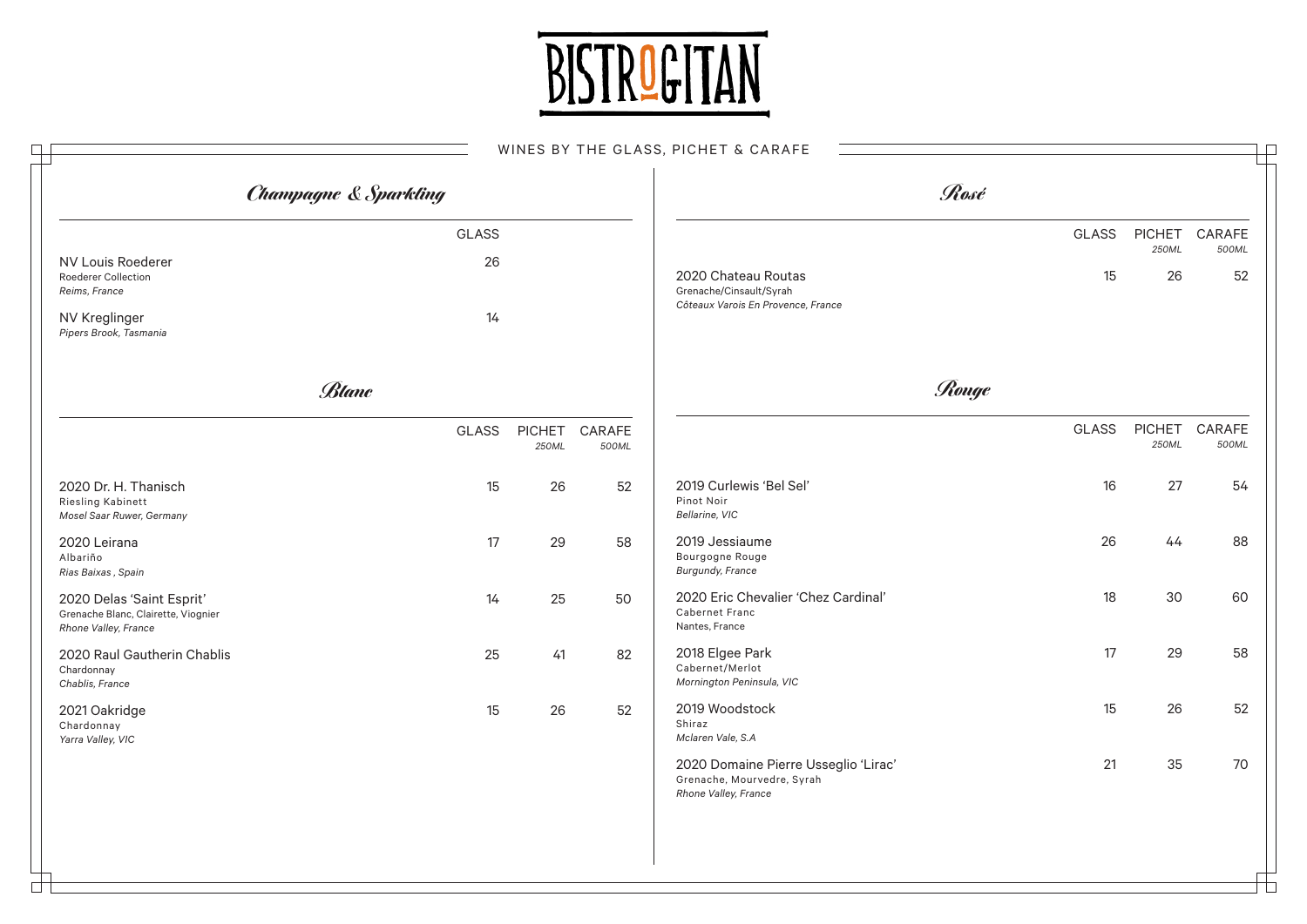

## APERITIF & BIERE

| <b>Draught Biere</b>                                    |                          | <b>Gin &amp; Vodka</b>          |    | <i><b><i><u><del>Ohiskey</del></u></i></b></i>              |    | Cocktails                                                           |       |
|---------------------------------------------------------|--------------------------|---------------------------------|----|-------------------------------------------------------------|----|---------------------------------------------------------------------|-------|
| Mountain Goat Steam Ale<br>Vic. Australia               | Pot 8.0<br>Schooner 11.0 | <b>Beefeater Gin</b><br>England | 11 | Glenfiddich 12yo<br>Speyside, Scotland                      | 14 | Gitan Negroni<br>The Story Gin, Cinq a Sept Vermouth, bitter orange | 22    |
| Kronenbourg 1664<br>Strasbourg, France                  | Pot 7.0<br>Schooner 10.0 | <b>Bombay Gin</b><br>England    | 12 | Glenfiddich 18yo<br>Speyside, Scotland                      | 23 | Lillet Spritz<br>Sparkling wine, soda                               | 18    |
|                                                         |                          | Plymouth Gin<br>England         | 13 | Aberlour 12yo<br>Speyside, Scotland                         | 14 | Vida Paloma<br>Mezcal, lime, pink grapfuit, soda, chilli            | 23    |
| <b>Bottled Biere, Cidre &amp; Spritz</b>                |                          | Hendricks Gin<br>Scotland       | 14 | The Glenlivet 'Founders Reserve'<br>Speyside, Scotland      | 17 | Hugo<br>Four Pillars Gin, elderflower, mint, sparkling wine         | 22    |
| Holsten (alcohol free)<br>Hamburg, Germany              | 10                       | <b>Gin Mare</b><br>Spain        | 14 | Glenmorangie 10yo<br>Highlands, Scotland                    | 14 | Caipirinha<br>Aged Barrel Santuario Cachaca, lime, sugar            | 23    |
| Coopers Light<br>SA, Australia                          | 9                        | Monkey 47 Sloe Gin<br>Germany   | 18 | Talisker 10yo<br>Isle of Skye, Scotland                     | 14 | Sidecar<br>Martel VS Cognac, Grand Marnier, lemon                   | 26    |
| Insel Brauerei<br>Ruegen, Germany                       | 18                       | Monkey 47 Gin<br>Germany        | 17 | Laphroaig 10yo<br>Islay, Scotland                           | 17 | Espresso Martini<br>Hazelnut, Vodka, Pedro Ximénez, coffee liquor   | 23    |
| Bavarian beer of the month' (500ml)<br>Bavaria, Germany | 18                       | Four Pillars Gin<br>Victoria    | 14 | <b>Ballantines Blended Scotch</b><br>Scotland               | 10 | <b>Madrid Martini</b><br>Gin Mare, Manzanilla sherry, olive         | 24    |
| Moritz 'Epidor'<br>Barcelona, Spain                     | 15                       | 2019 The Story Gin<br>Victoria  | 15 | Chivas Regal Extra Blended Scotch<br>Isle of Skye, Scotland | 12 |                                                                     |       |
| Moo Brew Dark Ale<br>Bridgewater, TAS                   | 11                       | Wyborowa Vodka<br>Poland        | 11 | Michel Couvreur Overaged Malt<br>Burgundy, France           | 16 | <b>Sherry &amp; Madeira</b>                                         |       |
| Holgate Pale Ale<br>Mount Macedon, VIC                  | 11                       | Absolut Elyx Vodka<br>Sweeden   | 12 | Nikka Coffey Grain<br>Tokyo, Japan                          | 18 | La Goya Manzanilla<br>Sanlucar de Barrameda, Spain                  | 10/45 |
| Stone & Wood Pacific Ale<br>Byron Bay, NSW              | 11                       | Grey Goose Vodka<br>France      | 14 | <b>Starward Solera Malt</b><br>Victoria, Australia          | 18 | Romate Amontillado NPU<br>Jerez, Spain                              | 12    |
| La Pommeraie 'Cidre Doux'<br>Apple cidre                | 15                       | Pastis                          |    | Vermouth                                                    |    | Romate Oloroso<br>Jerez, Spain                                      | 12    |
| Normandy, France<br>Napoleon Pear Cider                 | 12                       | Ricard; Pernod                  | 10 | Lillet Blanc/Rosé                                           | 12 | Pereira D'Oliveira 5yr Old Dry                                      | 12    |
| Yarra Valley, VIC                                       |                          | Jean Boyer Lou Sou              | 12 | Maidenii Classic                                            | 15 | Madeira, Portugal                                                   |       |
|                                                         |                          |                                 |    | Cing a Sept                                                 | 15 |                                                                     |       |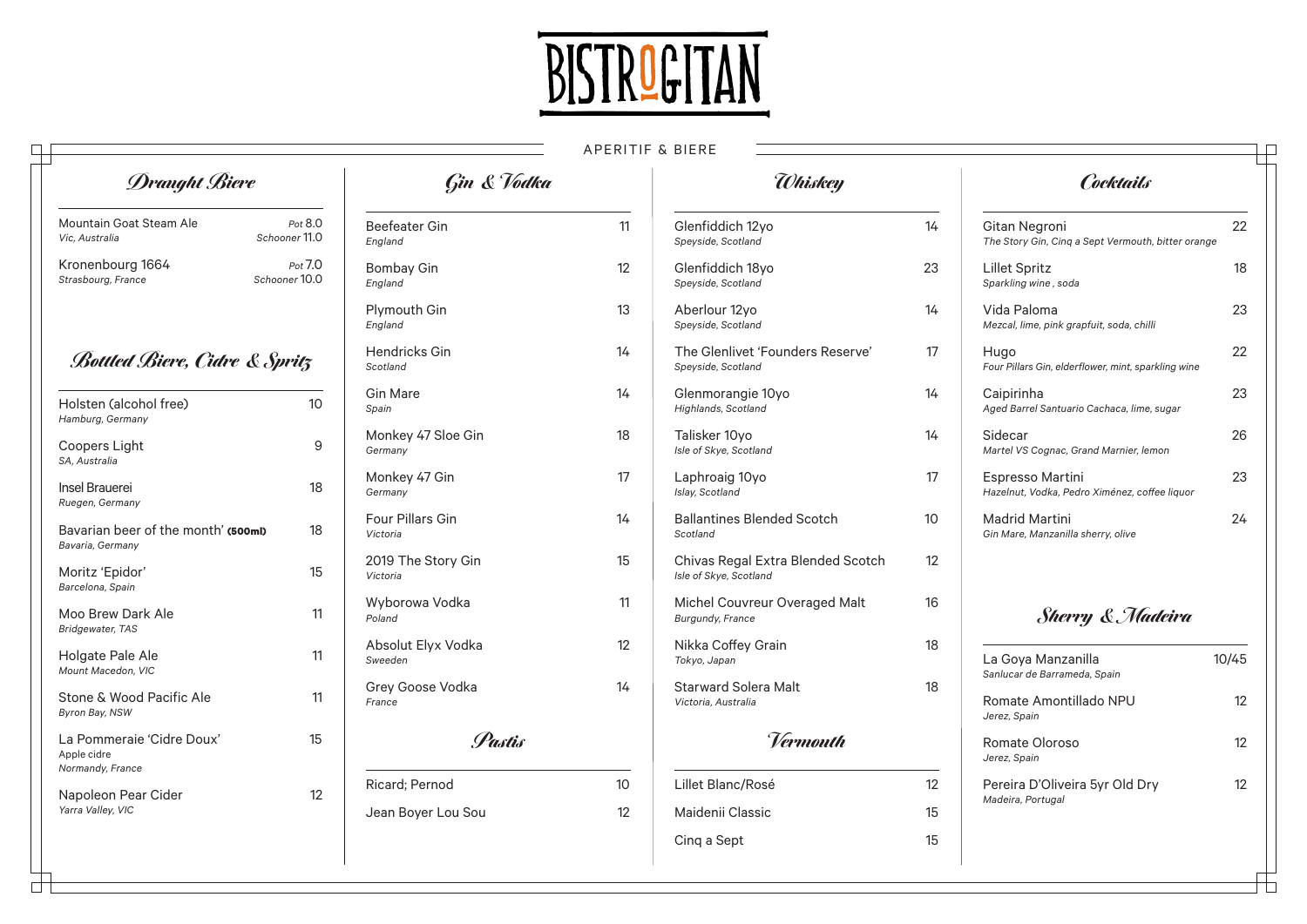

## BLANC BY THE BOTTLE

 $\Box$ 

| ┙<br>Champagne                                                                         |        | <b><i>Sparkling</i></b>                                                                |       |                                                                     |     | Australian & New Zealand Vin Blanc                                   |       |
|----------------------------------------------------------------------------------------|--------|----------------------------------------------------------------------------------------|-------|---------------------------------------------------------------------|-----|----------------------------------------------------------------------|-------|
| <b>MV Gosset Grande Reserve</b><br>Aÿ, France                                          | 230    | <b>NV Kreglinger</b><br>Pipers Brook, Tasmania                                         | 14/80 | 2021 Petaluma 'Hanlin Hill'<br>Riesling<br>Clare Valley, SA         | 75  | 2020 Crittenden Estate 'Peninsula'<br>Chardonnay<br>Mornington, VIC  | 65    |
| <b>NV Louis Roederer</b><br><b>Roederer Collection</b><br>Reims, France                | 26/195 | 2016 Stonier<br>Mornington, VIC                                                        | 76    | 2021 Nick Spencer<br>Gruner Vetliner                                | 75  | 2021 Oakridge<br>Chardonnay                                          | 15/75 |
| NV Perrier Jouët                                                                       | 195    | NV Hattingley Valley Classic Reserve<br>Hattingley Valley, UK                          | 145   | Tumbaraumba, NSW<br>2021 Shaw and Smith                             | 68  | Yarra Valley, VIC                                                    | 145   |
| Épernay, France<br>NV Billecart-Salmon Blanc de Blanc<br>Mareuil-sur-Aÿ, France        | 330    | NV Cascina Clarabella Brut DOCG<br>Franciacorta<br>Lombardy, Italy                     | 120   | Sauvignon Blanc<br>Adelaide Hills, SA                               |     | 2010 Giant Steps 'Tarraford'<br>Chardonnay<br>Yarra Valley, VIC      |       |
| NV Billecart-Salmon Brut (375ml)<br>Mareuil-sur-Aÿ, France                             | 105    | <b>NV Louis Picamelot Brut</b><br>Cremant de Bourgogne                                 | 99    | 2021 Cloudy Bay<br>Sauvignon Blanc<br>Marlborough, NZ               | 90  | 2017 Epis<br>Chardonnay<br>Macedon, VIC                              | 190   |
| 2015 Pol Roger Brut Vintage<br>Épernay, France                                         | 350    | Rully, France<br>2018 Raventos<br>Blanc de Blac Cava                                   | 120   | 2021 Pierro 'LTC'<br>Semillon/Sauvignon Blanc<br>Margaret River, WA | 66  | 2021 Shaw and Smith 'M3'<br>Chardonnay<br>Adelaide Hills, SA         | 120   |
| 2013 Louis Roederer 'Cristal'<br>Reims, France                                         | 670    | Penedes, Spain                                                                         |       | 2016 Mount Mary 'Triolet'<br>Semillon                               | 230 | 2021 Castelli Estate<br>Chardonnay                                   | 75    |
| 2013 Perrier Jouët Belle Epóque<br>Épernay, France                                     | 450    | NV Jansz Sparkling Rosé<br>Pipersbrook, TAS                                            | 70    | Yarra Valley, VIC<br>2022 Thomas Wines 'Braemore'                   | 75  | Pemberton, WA<br>2021 Fraser Gallop                                  | 70    |
| 2015 G. H. Mum<br>Reims, France                                                        | 185    | 2016 Rockford<br>Shiraz<br>Barossa Valley, SA                                          | 270   | Semillon<br>Hunter Valley, NSW                                      |     | Chardonnay<br>Margret River, WA                                      |       |
| NV Andre Clouet Brut Rosé<br>Bouzy, France                                             | 175    | 2015 Rockford<br>Shiraz<br>Barossa Valley, SA                                          | 260   | 2021 Foxey's Hangout<br>Pinot Gris<br>Mornington, VIC               | 65  | 2019 Leeuwin Estate 'Art Series'<br>Chardonnay<br>Margaret River, WA | 280   |
| NV Perrier Jouët Blason Rosé<br>Épernay, France                                        | 230    | Rosé & Skin contact                                                                    |       | 2021 Bannockburn<br>Chardonnay<br>Bannockburn, VIC                  | 130 | 2017 Cullen ' Keven John'<br>Chardonnay<br>Margaret River, WA        | 340   |
| NV Laherte Freres 'Rosé de Meunier'<br>Extra Brut, disgorgement 2017<br>Chavot, France | 190    | 2020 Domaine du Gros Nore<br>Mourvedre/ Cinsault/ Grenache/ Clairette<br>Bandol, Frace | 100   | 2004 Giaconda<br>Chardonnay<br>Beechworth, VIC                      | 350 | 2019 Journey Wines<br>Fiano<br>Heathcote, VIC                        | 65    |
| NV Billecart Salmon Rosé (375mI)<br>Mareuil-sur-Aÿ, France                             | 180    | 2020 Chateau Routas<br>Grenache/Cinsault/Syrah<br>Côteaux Varois En Provence, France   | 15/75 | 2021 Polperro 'Mill Hill'<br>Chardonnay<br>Mornington, VIC          | 95  | 2018 Brothers Mclean<br>Viognier<br>Mornington, VIC                  | 75    |
|                                                                                        |        | 2020 Graci<br>Nerello Mascalese<br>Mount Etna, Sicily                                  | 90    |                                                                     |     |                                                                      |       |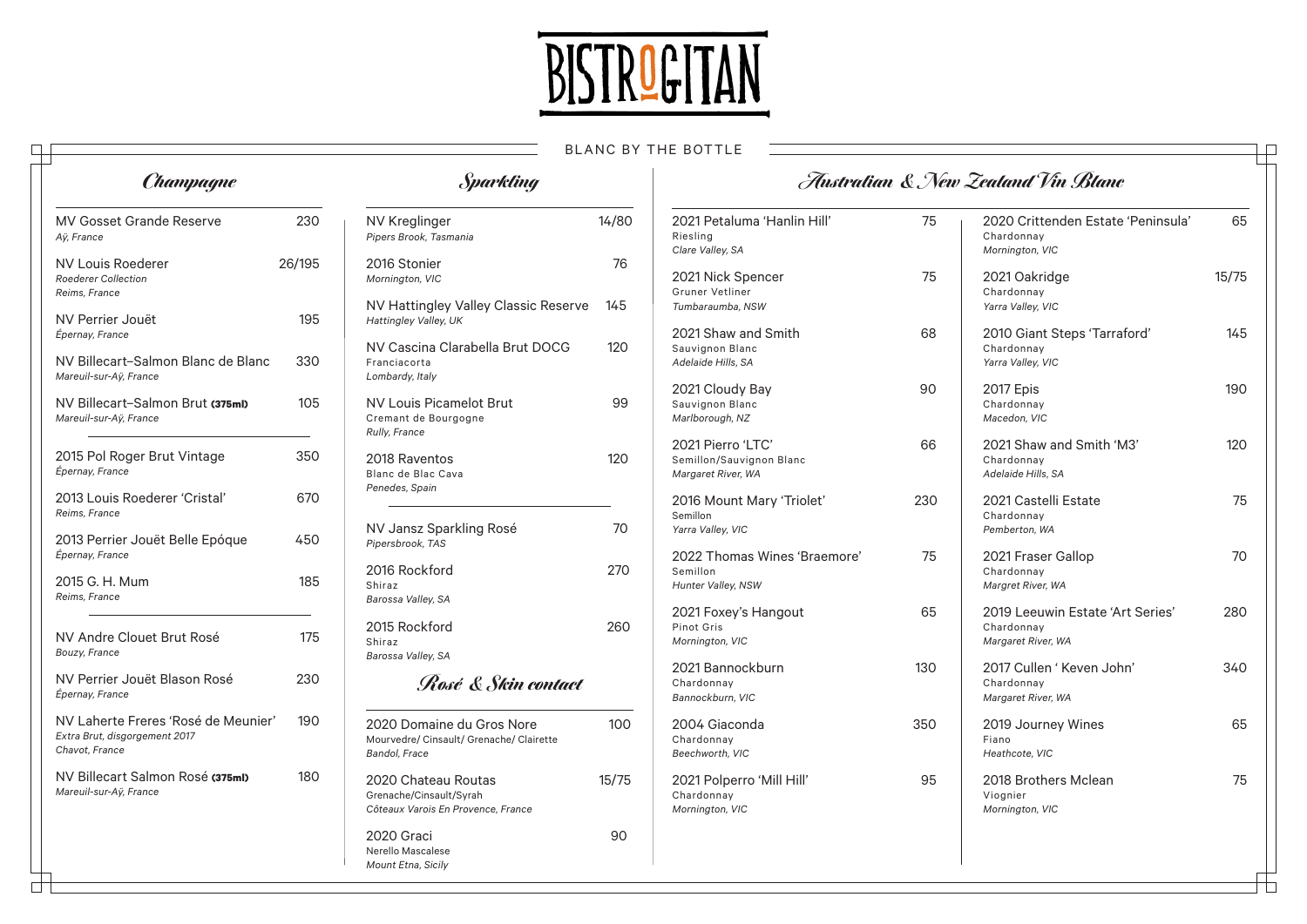

| <b>BLANC BY THE BOTTLE</b> |
|----------------------------|
| Old World Vin Blanc        |

IР

⊤

| French                                              |        | 2018 Vincent Dauvissat<br>Chablis                         | 605  | 2020 Domaine Talmard<br>Chardonnav                                                        | 70    | 2019 Palacio de Fefiñanes<br>Albariño                                   | 95               |
|-----------------------------------------------------|--------|-----------------------------------------------------------|------|-------------------------------------------------------------------------------------------|-------|-------------------------------------------------------------------------|------------------|
| 2020 Kientzler<br>Pinot Blanc                       | 68     | 1er Cru Montee de Tonnerre<br>Burgundy                    |      | Mâcon, Burgundy<br>2018 Frederic Puffeny                                                  | 89    | Rias Baixas, Spain<br>2016 Valdesil                                     | 80               |
| Alsace<br>2019 Domaine Mittnacht Frères 'Fossiles'  | 104    | 2009 Raveneau<br>Chablis                                  | 950  | Chardonnay<br>Jura                                                                        |       | Godello<br>Valdeorras, Spain                                            |                  |
| Riesling<br>Alsace                                  |        | 1er Cru Montee de Tonnerre<br>Burgundy                    |      | 2020 Pascal Jolivet<br>Sancerre                                                           | 130   | 2019 Santa Barbara 'La Vaglie'<br>Verdicchio                            | 69               |
| 2019 Jean Luc Mader<br>Riesling                     | 62     | 2015 Raveneau<br>Chablis                                  | 3500 | Loire Valley                                                                              |       | Castelli di Jesi, Italy                                                 |                  |
| Alsace                                              |        | <b>Grand Cru Valmur</b><br>Burgundy                       |      | 2019 Michel Redde & Fils<br>Pouilly Fumé<br>Loire Valley                                  | 120   | 2020 La Gaurdiense<br>Fiano<br>Sannio, Italy                            | 78               |
| 2020 Michelet<br>Petit Chablis<br>Burgundy          | 90     | 2018 Bachelet-Monnot<br>Bourgogne Blanc<br>Burgundy       | 160  | 2018 Domaine de la Bretonniere<br>Melon de bourgogne                                      | 70    |                                                                         |                  |
| 2020 Raul Gautherin<br>Chablis<br>Burgundy          | 25/125 | 2016 Benjamin Leroux<br>Bourgogne Blanc<br>Burgundy       | 245  | Muscadet Sevre-et-Maine, France<br>2020 Domaine Pichot 'Clos Cartaud'<br>Chenin Blanc sec | 80    | German, Austrian & Slovenian<br>2015 Dveri Pax                          | 65               |
| 2020 Gilbert Picq<br>Chablis<br>Burgundy            | 135    | 2017 Domaine Nudant Jean Rene<br>Meursault                | 260  | Loire Valley<br>2020 Domaine Rolet Père & Fils                                            | 75    | Pinot Gris<br>Maribor, Slovenia                                         |                  |
| 2019 Domaine Besson<br>Chablis                      | 155    | Burgundy<br>2019 Jean-Marc Pillot<br>Chassagne-Montrachet | 250  | Savagnin<br>Jura<br>2011 Rolet Père et Fils                                               | 98    | 2018 Heymann-Löwenstein<br>Riesling Schieferterrassen<br>Mosel, Germany | 110 <sub>1</sub> |
| 1er Cru Montmains<br>Burgundy                       |        | Burgundy                                                  |      | Vin Jaune (375ml)<br>Jura                                                                 |       | 2020 Dr. H. Thanisch<br>Riesling Kabinett                               | 15/75            |
| 2020 Domain Des Hates<br>Chablis<br>1er Cru Beauroy | 185    | 2014 Blain Gagnard<br>Chassagne-Montrachet<br>Burgundy    | 325  | 2020 Delas 'Saint Esprit'<br>Grenache Blanc, Clairette, Viognier                          | 14/70 | Mosel, Germany<br>2015 Dr. Loosen Wehlener Sonnenuhr                    | 185              |
| Burgundy                                            |        | 2009 Blain Gagnard<br>Chassagne-Montrachet                | 450  | <b>Rhone Vallev</b><br>Spanish & Italian                                                  |       | Riesling Spätlese<br>Mosel, Germany                                     |                  |
| 2018 Vincent Dauvissat<br>Chablis<br>Burgundy       | 435    | 1er Cru Morgeot<br>Burgundy                               |      | 2019 Ferrum                                                                               | 75    | 2020 Salomon Undhof Wieden & Berg<br>Grüner Veltliner                   | 78               |
| 2016 Raveneau<br>Chablis                            | 500    | 2019 Xavier Monnot<br>Puligny Montrachet                  | 550  | Albariño<br>Rias Baixas, Spain                                                            |       | Kremstal, Austria<br>2013 Weingut Knoll Loibner Auslese                 | 150              |
| Burgundy                                            |        | 1er Cru Les Folatieres<br>Burgundy                        |      | 2020 Leirana<br>Albariño<br>Rias Baixas, Spain                                            | 17/85 | Grüner Veltliner (500ml)<br>Wachau, Austria                             |                  |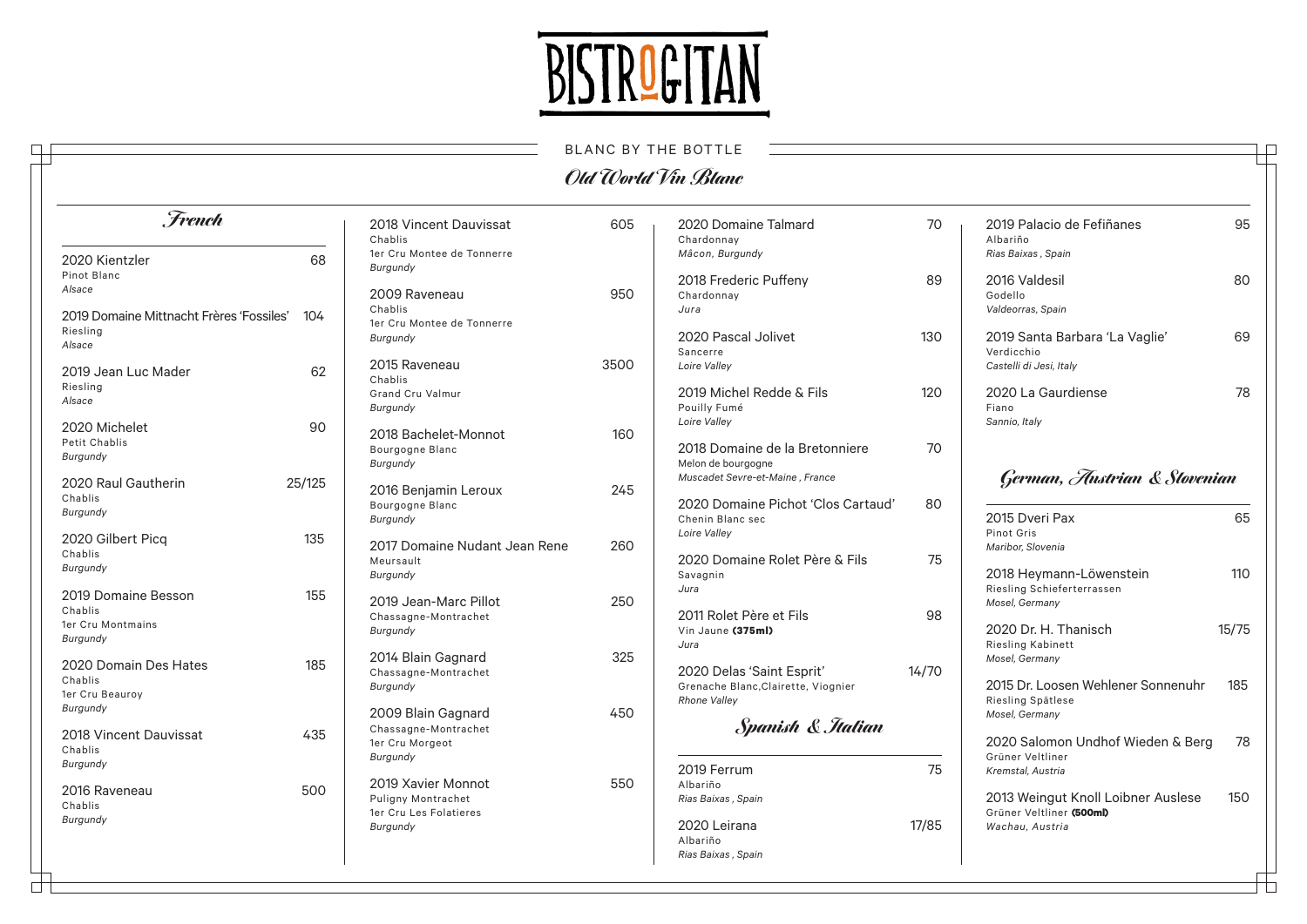

|                                                                                         |                                                                             |     | ROUGE BY THE BOTTLE                                                |       |                                                                               |     |
|-----------------------------------------------------------------------------------------|-----------------------------------------------------------------------------|-----|--------------------------------------------------------------------|-------|-------------------------------------------------------------------------------|-----|
|                                                                                         |                                                                             |     | Australia & New Zealand                                            |       |                                                                               |     |
| 2020 Rising Vineyard<br>60<br>Gamay<br>Yarra Valley, VIC                                | 2019 Ocean Eight<br>Pinot Noir<br>Mornington, VIC                           | 85  | 2017 Rockford Basket Press<br>Shiraz (375ml)<br>Barossa Valley, SA | 175   | 2000 Mount Langi 'Ghiran Langi'<br>Shiraz<br>Grampians, VIC                   | 290 |
| 2018 Moorilla 'Praxis'<br>75<br>Pinot Noir<br>Tamar Valley, TAS                         | 2017 Ocean Eight 'Aylward'<br>Pinot Noir<br>Mornington, VIC                 | 140 | 2020 John Duval 'Entity'<br>Shiraz<br>Barossa Valley, SA           | 195   | 1997 Best's 'Thomson Family'<br>Shiraz                                        | 390 |
| 2020 Tolpuddle<br>200<br>Pinot Noir<br>Coal River, TAS                                  | 2018 Paradigm Hill L'ami Sage<br>Pinot Noir<br>Mornington, VIC              | 140 | 1998 Elderton 'Command'<br>Shiraz<br>Barossa Valley, SA            | 295   | Grampians, VIC<br>2017 Craiglee<br>Shiraz                                     | 140 |
| 2018 Bass Phillip 'Crown Prince'<br>170<br>Pinot Noir<br>Gippsland, VIC                 | 2021 Yabby Lake<br>'Jacques Reymond Selection'<br>Pinot Noir                | 180 | 2001 Rockford 'Basket Press'<br>Shiraz<br>Barossa Valley, SA       | 430   | Sunbury, VIC<br>2018 Tellurian<br>Shiraz                                      | 68  |
| 1996 Bass Phillip Jacques Reymond Selection 145<br>Pinot Noir (375ml)<br>Gippsland, VIC | Mornington, VIC<br>2016 William Downie<br>Pinot Noir                        | 185 | 2003 Rockford 'Basket Press'<br>Shiraz<br>Barossa Valley, SA       | 430   | Heathcote, VIC<br>2019 Heathcote Estate<br>Shiraz                             | 98  |
| 2009 Bass Phillip Jacques Reymond Selection 145<br>Pinot Noir (375ml)<br>Gippsland, VIC | Mornington, VIC<br>2015 William Downie 'Yarra Valley'<br>Pinot Noir (375ml) | 90  | 2013 Rockford 'Basket Press'<br>Shiraz<br>Barossa Valley, SA       | 410   | Heathcote, VIC<br>2005 Redesdale Estate<br>Shiraz                             | 120 |
| 2010 Bass Phillip Jacques Reymond Selection 150<br>Pinot Noir (375ml)<br>Gippsland, VIC | Yarra Valley, VIC<br>2020 Rob Hall 'Harriet's Vineyard'<br>Pinot Noir       | 95  | 2021 Two Hands 'Angels Share'<br>Shiraz<br>McLaren Vale, SA        | 60    | Heathcote, VIC<br>2003 Jasper Hill 'Georgia's Paddock' 240<br>Shiraz          |     |
| 2012 Bass Phillip Jacques Reymond Selection<br>285<br>Pinot Noir<br>Gippsland, VIC      | Yarra Valley, VIC<br>2019 Yarra Yerring<br>Pinot Noir                       | 260 | 2019 Woodstock<br>Shiraz<br>McLaren Vale, SA                       | 15/75 | Heathcote, VIC<br>2009 Jasper Hill 'Georgia's Paddock' 250<br>Shiraz          |     |
| 2009 Bass Phillip Jacques Reymond Reserve<br>290<br>Pinot Noir<br>Gippsland, VIC        | Yarra Valley, VIC<br>2019 Neudorf 'Tom's Block'<br>Pinot Noir               | 85  | 2002 Coriole Lloyd Reserve<br>Shiraz<br>McLaren Vale, SA           | 275   | Heathcote, VIC<br>2008 Jasper Hill 'Emily's Paddock'<br>Shiraz/Cabernet Franc | 295 |
| 2018 Lyons Will<br>80<br>Pinot Noir<br>Macedon, VIC                                     | Nelson, NZ<br>2019 Burn Cottage 'Moonlight Race'<br>Pinot Noir              | 145 | 1998 Penfolds 'Magill'<br>Shiraz<br>Multi-regional, SA             | 450   | Heathcote, VIC<br>2010 Clonakilla<br>Shiraz/Viognier                          | 285 |
| 2017 Curly Flat<br>145<br>Pinot Noir<br>Macedon, VIC                                    | Central Otago, NZ<br>2019 Torbreck 'The Struie'<br>Shiraz                   | 125 | 1997 Penfolds 'Grange'<br>Shiraz<br>Multi-regional, SA             | 1,100 | Canberra, ACT<br>2015 Serrat<br>Shiraz/ Viognier                              | 185 |
| 2019 Curlewis 'Bel Sel'<br>16/80<br>Pinot Noir<br>Bellarine, VIC                        | Barossa Valley, SA                                                          |     | 2019 Fallen Giants<br>Shiraz<br>Halls Gap, Grampians, VIC          | 75    | Yarra Valley, VIC                                                             |     |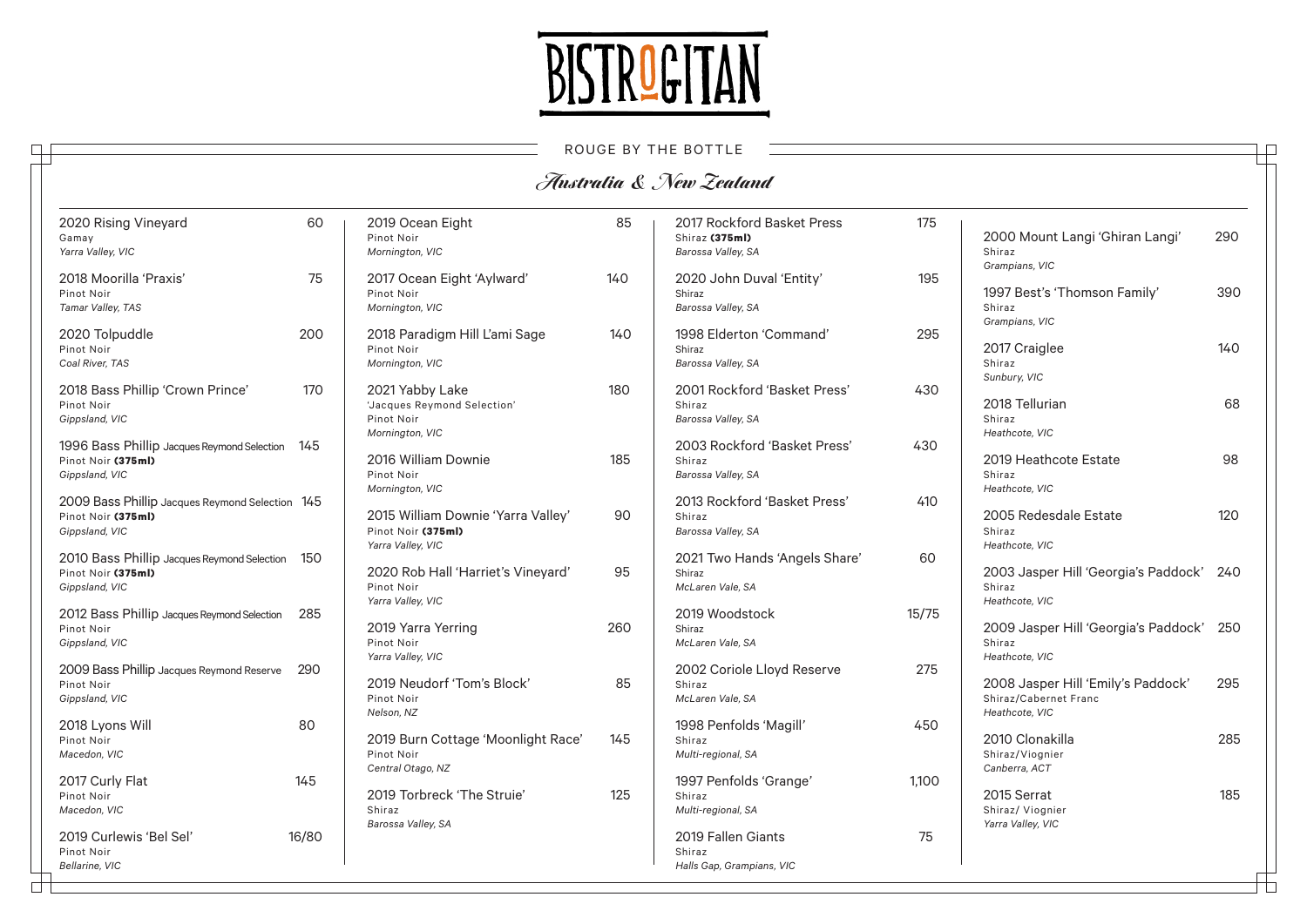

ROUGE BY THE BOTTLE

 $\Box$ 

| Australia & New Zealand                                                                                |       |                                                                                   |     | Burgundy                                                                       |            |                                                                    |        |
|--------------------------------------------------------------------------------------------------------|-------|-----------------------------------------------------------------------------------|-----|--------------------------------------------------------------------------------|------------|--------------------------------------------------------------------|--------|
| 2018 Elgee Park<br>Cabernet Sauvignon / Merlot                                                         | 17/85 | Cote de Nuits                                                                     |     |                                                                                |            | Cote de Beaune                                                     |        |
| Mornington Peninsula, VIC<br>2004 Wynns John Riddoch<br>Cabernet Sauvignon                             | 300   | 2016 Philippe Collotte<br>Marsannay<br>Les Champsalomon                           | 105 | 2015 Sylvie Esmonin<br>Cotes de Nuits<br>2005 Nicolas Potel                    | 300<br>700 | 2013 Domaine de la Vougeraie<br>Corton<br>Grand Cru 'Clos du Roi   | 550    |
| Coonawarra, SA<br>2018 Katnook                                                                         | 175   | 2009 Domaine de la Vougeraie<br>Gevrey Chambertin<br>Charmes Chambertin Grand Cru | 850 | Cotes de Nuits<br>Clos de Vougeot Grand Cru                                    |            | 2018 Domaine Pavelot<br>Savigny-les-Beaune                         | 140    |
| Cabernet Sauvignon<br>Coonawarra, SA<br>2014 Yarra Yering 'Dry Red no.1'                               | 295   | 2009 Bernard Dugat -Py<br>Gevrev Chambertin                                       | 680 | 2014 Domaine Mongeard Mugneret<br>Cotes de Nuits<br>Echezaux Grand Cru (375ml) | 300        | 2020 Joseph Drouhin<br>'La Foret'<br>Bourgogne Rouge               | 90     |
| Cabernet Sauvignon/Merlot/Malbec/Petit Verdot<br>Yarra Valley, VIC                                     |       | Vieilles Vignes<br>2017 Domaine Faiveley<br>Gevrey Chambertin                     | 330 | 2018 Domaine Mongeard Mugneret<br>Vosne Romanée                                | 395        | 2019 Jessiaume<br>Bourgogne Rouge                                  | 26/130 |
| 2012 Yarra Yering 'Dry Red no.1'<br>Cabernet Sauvignon/Merlot/Malbec/Petit Verdot<br>Yarra Valley, VIC | 305   | 1er Cru 'La Combe Aux Moines'<br>2009 Sylvie Esmonin                              | 450 | 2014 Domain de la Romanee-Conti<br>Richebourg Grand Cru                        | 9900       | 2018 Vincent Girardin<br>Bourgogne Rouge                           | 195    |
| 2016 Mount Mary 'Quintet'<br>Cabernet Sauvignon                                                        | 395   | Gevrey Chambertin<br>1er Cru Clos Saint-Jacques                                   |     | 2018 Arnaud Baillot<br>Nuits-Saint-Georges<br>Vieilles Vignes                  | 270        | 2018 Camille Giroude<br>Pommard                                    | 390    |
| Yarra Valley, Vic<br>2020 Voyger 'Girt by the Sea'<br>Cabernet Sauvignon                               | 75    | 2017 Hubert Lignier<br>Morey Saint Denis                                          | 350 | 2014 Henri Gouges<br>Nuits-Saint-Georges                                       | 330        | 2012 Thierry Violot-Guillemard<br>Pommard<br>1er Cru Rugiens       | 385    |
| Margaret River, WA<br>2000 Cape Mentelle                                                               | 240   | 2017 Lignier Michelot<br>Vielle Vigne<br>Morey Saint Denis                        | 355 | 2014 Henri Gouges<br>Nuits-Saint-Georges<br>1er Cru Aux Les Pruliers           | 450        | 2009 Domaine Francois Parent<br>Pommard<br>1er Cru Les Epenots     | 550    |
| Cabernet Sauvignon<br>Margaret River, WA                                                               | 320   | 2014 Domaine Ponsot<br>Cuvee de Grives<br>Morey Saint Denis                       | 495 | 2006 Robert Chevillon<br>Nuits-Saint-Georges                                   | 430        | 2015 Vincent Girardin<br>Volnay                                    | 295    |
| 2001 Mosswood<br>Cabernet Sauvignon<br>Margaret River, WA                                              |       | 2014 Taupenot Merme<br>Chambolle Musigny                                          | 470 | 1er Cru Aux Chaignots<br>2015 Domain de L'Arlot<br>Nuits-Saint-Georges         | 500        | Vieilles Vignes<br>2019 Lucien Muzard                              | 150    |
| 1998 Vasse Felix 'Heytesbury'<br>Cabernet Sauvignon<br>Margaret River, WA                              | 395   | 2013 David Duband<br>Chambolle Musigny<br>1er Cru Les Sentiers                    | 400 | 1er Cru Mont des Oiseaux                                                       |            | Santenay<br><b>Vielles Vignes</b><br>2019 Domaine Fontaine Gagnard | 120    |
| 2018 Craggy Range 'Te Kahu'<br>Merlot<br>Hawke's Bay, NZ                                               | 70    | 2006 Nicolas Potel<br>Chambolle Musigny                                           | 600 |                                                                                |            | 'Passtourgrain'<br>Gamay/Pinot<br>Chassagne Montrachet             |        |
| 2015 Clarendon Hills 'Liandra'<br>Mourvedre<br>Clarendon, SA                                           | 200   | <b>Bonne Mare Grand Cru</b>                                                       |     |                                                                                |            | 2020 Chateau Cambon<br>Gamav<br>Beaujolais                         | 130    |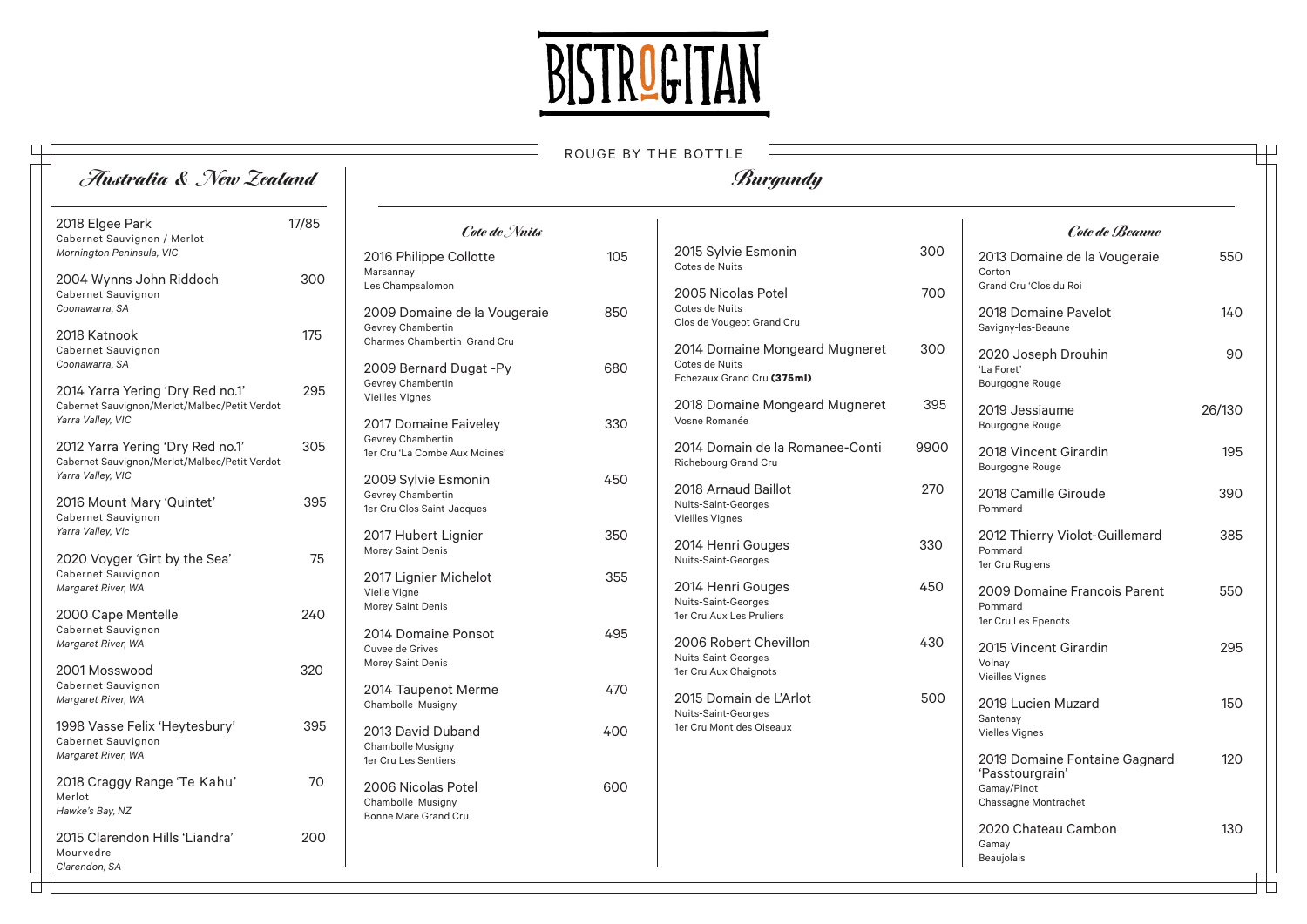

## ROUGE BY THE BOTTLE

 $\Box$ 

| <b>Bordeaux &amp; South-West</b>                                                                         |     | Loire & Rhône Valley                                                                     |        | Spain & Portugal                                                           |       | <b><i>Italy</i></b>                                                     |      |  |
|----------------------------------------------------------------------------------------------------------|-----|------------------------------------------------------------------------------------------|--------|----------------------------------------------------------------------------|-------|-------------------------------------------------------------------------|------|--|
| 2015 Clarendelle<br>Bordeaux Supérieur<br>Merlot/Cabernet/Cabernet Franc                                 | 80  | 2020 Eric Chevalier 'Chez Cardinal'<br>Nantes<br><b>Cabernet France</b>                  | 18/90  | 2020 Palacio Remondo 'La Vindemia'<br>Garnacha/Tempranillo<br>Rioja, Spain | 15/75 | 2018 Felsina DOCG<br>Chianti Classico (375ml)<br>Tuscany                | 90   |  |
| 2015 Château Lynch - Moussas<br><b>Pauillac Grand Cru Classe</b><br>Cabernet/Merlot                      | 350 | 2020 Yves Cuilleron 'VdP'<br>Syrah                                                       | 60     | 2018 Telmo Rodriguez 'Lanzaga'<br>Tempranillo<br>Rioja, Spain              | 145   | 2016 Isodi Riserva DOCG<br>Chianti Classico<br>Tuscany                  | 95   |  |
| 2008 Château Haut Batailley<br>Pauillac Grand Cru Classe<br>Cabernet/Merlot/Petite Verdot                | 480 | 2018 Yann Chave 'Le Rouvre'<br>Crozes-Hermitage<br>Syrah                                 | 145    | 2015 Roda 'Reserva'<br>Tempranillo/Graciano<br>Rioja, Spain                | 220   | 2011 Bolghere Sassicaia<br>Cabernet/Cabernet Franc<br>Tuscany           | 2000 |  |
| 2003 Château La Lagune<br>Haut Medoc 3me Cru Classe<br>Merlot/Cabernet/Cabernet Franc                    | 400 | 2019 Alain Graillot<br>Crozes-Hermitage<br>Syrah                                         | 190    | 2012 Roda '1 Reserva'<br>Tempranillo<br>Rioja, Spain                       | 285   | 2020 Prunotto DOC<br>Barbera d'Alba<br>Piedmont                         | 65   |  |
| 2016 Château Le Grand Maréchaux<br>Côtes-de-Blaye<br>Merlot/Cabernet/Cabernet France                     | 99  | 2018 E. Guigal<br>Crozes Hermitage<br>Syrah/Viognier                                     | 225    | 2014 Valenciso 'Reserva'<br>Tempranillo<br>Rioja, Spain                    | 145   | 2020 Trediberri DOC<br>Barbera d'Alba<br>Piedmont                       | 85   |  |
| 2019 Château Guibeau<br>Puisseguin-Saint-Émilion<br>Cabernet/Merlot/Cabernet Franc                       | 75  | 2018 Mont Redon<br>Lirac<br>Syrah                                                        | 95     | 2009 Viña Tondonia 'Reserva'<br>Tempranillo/Garncha<br>Rioja, Spain        | 175   | 2016 Icardi 'Pares' DOC<br>Barolo<br>Piedmont                           | 180  |  |
| 2016 Château Teyssier<br>Saint-Emilon(375ml)<br>Merlot / Cabernet France                                 | 85  | 2020 Domaine Pierre Usseglio<br>Lirac<br>Syrah                                           | 21/105 | 2017 Muga reserva<br>Tempranillo (375ml)<br>Rioja, Spain                   | 68    | 2017 Paolo Scavino DOCG<br>Barolo<br>Piedmont                           | 210  |  |
| 2005 Château Bellevue<br>Grand Cru Classe Saint- Emilon<br>Merlot / Cabernet France / Cabernet Sauvignon | 450 | 2019 Domaine Pierre Usseglio<br>Châteauneuf-du-Pape<br>Grenache/Syrah/Mourvedre/Cinsault | 195    | 2020 Joven de Silos<br>Tempranillo<br>Ribera del Duero, Spain              | 75    | 2019 Rocche Costamagna 'Roccardo' DOC<br>Nebbiolo D'Langhe<br>Piedmont  | 85   |  |
| 2006 Château Canon<br>Saint-Emilon 1er Grand Cru Classe<br>Merlot / Cabernet France                      | 700 | 2018 Château Mont Redon<br>Châteauneuf-du-Pape<br>Grenache/Syrah/Mourvedre               | 220    | 2018 Cillar de Silos 'Estate'<br>Crianza Tempranillo<br>Riberia del Duero  | 110   | 2019 Massolino DOC<br>Nebbiolo D'Langhe<br>Piedmont                     | 100  |  |
| 2007 Le Petite Cheval<br>Saint- Emilon 1er Grand Cru Classe<br>Merlot / Cabernet Franc                   | 900 | 2015 Domaine Charvin<br>Châteauneuf-du-Pape<br>Grenache/Syrah/Mourvedre                  | 275    | 2019 DJP 'Petalos'<br>Mencia<br>Bierzo, Spain                              | 119   | 2017 Giuseppe Campagnola DOCG<br>Amarone della Valpolicella<br>Veneto   | 160  |  |
| 1998 Rauzan Segla<br>Margaux Grand Cru Classe<br>Cabernet Sauvignon                                      | 650 | 2015 Domain Marcoux<br>Châteauneuf-du-Pape<br>Grenache/Syrah/Mouvedre                    | 490    | 2018 Raul Castro El Castro De Valtuille<br>Mencia<br>Bierzo, Spain         | 70    | 2017 Peitredolce 'Archineri'<br>Nerello mascalese<br>Etna Rosso, Sicily | 140  |  |
| 2018 Solis<br>Cahors<br>Malbec                                                                           | 75  | 2014 Domain Rostaing 'Ampodium'<br>Cote Rotie<br>Syrah                                   | 380    | 2019 Alvaro Palacios 'Camins'<br>Garnacha/Samsó<br>Priorat, Spain          | 100   |                                                                         |      |  |